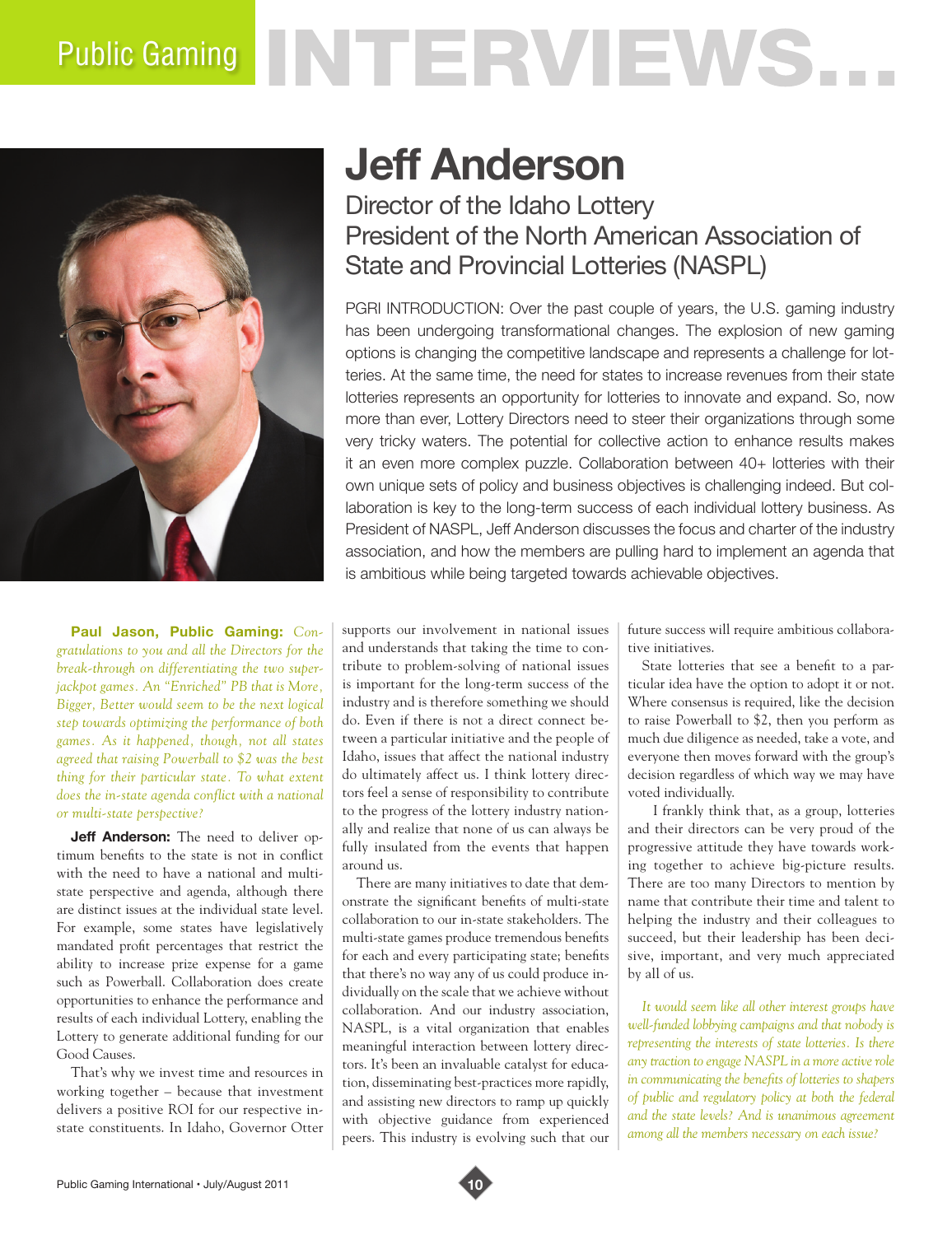**J. Anderson:** It's true that many interest groups have well-funded lobbying efforts and that NASPL is somewhat restricted in following suit. However, on July 1, 2011 the NASPL members approved, without a single "no" vote I might add, a historic resolution clearly stating our position on the issue of the sovereign states' prerogative to regulate gaming within our borders. This is a legacy right based on the Tenth Amendment to the Constitution of the United States. The resolution, prompted by legislative ideas regarding Internet gaming currently being circulated in Congress, was shared with policymakers at both the congressional and gubernatorial levels. My theme as President of NASPL, "In unity there is strength" was evidenced by this historic vote. Margaret DeFrancisco, along with the NASPL Government Affairs Committee and our key vendor partners GTECH, Scientific Games, and Intralot were instrumental in making this a reality.

Most will recall the effort in the waning hours of the last Congress, when Nevada Senator Harry Reid attempted to enact Internet gaming legislation that would have benefited the casino industry. NASPL President, Ed Trees, mobilized quickly at the eleventh hour to state our industry's position in opposition. Our 2011 resolution allows us to get out in front of the issue before it becomes a lateblooming crisis.

For an issue such as this resolution on an important but somewhat unique situation, we needed alignment of purpose. It's not often we need to go in this direction but when we do, our collective strength at the state and local level makes us a formidable force. NASPL needs to be ready to defend the rights of states to decide for themselves which are the best regulatory structures to serve the sensibilities of their citizens.

*Everything you're saying makes so much sense. The fact that NASPL couldn't and probably shouldn't get involved in most political issues doesn't mean they can't choose their battles carefully and exert influence where it is strategically most impactful.* 

**J. Anderson:** I think NASPL has a role to play in communicating the facts about the formulation of regulatory structures for things as important as Internet gaming. NASPL should have a seat at the table where the issues are being discussed; issues like security of the games and financial transactions, player privacy, technological interoperability among systems, age/location verification, etc. It is not our intent to dictate to commercial companies how to run their businesses. But with Powerball, for instance, there is a set of standards that the commercial partner must comply with. I think we want to look at Internet gaming in the same way because we do not want those standards to be determined by people whose interests are not aligned with the interests of the citizens of lottery states. And we do not want a patchwork system of different technological platforms and protocols that become obstacles to inter-operability. Too, we need to ensure that the federal government perceives the importance of their role to help states enforce state law on foreign nationals.

*But the federal government should not form policy, right? For one thing, that would be a small step away from getting a share of the tax pie, right?* 

**J. Anderson:** Once states' prerogatives are superseded by the federal government on the policy and regulatory level, it then becomes much easier for the same thing to happen on the determination of tax regimes. We need to be vigilant against the federal government encroaching on the states' domain. In my opinion, we need to prevent the federal government from inserting itself into Internet-gaming just as we would work to stop them from offering a national jackpot lotto game without the states. Common sense says they may want to cut into the states' lottery business to augment federal revenues. Their budgetary crisis is no less dire than the states', after all.

*Most of the discussion about the benefits of i-gaming refer not to states tax receipts, but to the way it would kick in billions of dollars to the federal government. I don't understand why the fed' feels the need to insert itself into the states' business of regulating the gaming industry.*

**J. Anderson:** It's simple and basic, really. Gaming policy is formed by the individual state. As such, intrastate gaming is regulated by each individual state. If the state wants to monopolize i-gaming through their lottery, that's their right. If they want their lottery to operate i-gaming but to also compete with private business which are also licensed to operate in that state, that's up to the state to decide. Maybe the state wouldn't want the lottery to operate i-gaming at all but would want to license multiple private operators, or to prohibit i-gaming altogether – these decisions all belong to the state, not the federal government.

NASPL can and should be an outspoken advocate for the rights of each state to control gaming and gambling and the tax benefits of this industry within its borders.



**J. Anderson:** I think we're at the point right now where we need to get alignment of purpose among ourselves first. I actually think the other way around. First, we need to fully inform and educate the policymakers who are influencing regulatory and tax policy. The PR efforts to reach out to the general public would be the next priority. Though I would add that I am not speaking officially for the membership on all these issues, just my own opinions.

I would also add, though, that on the topic of nationalizing the publicity of winners, I think that role is being performed quite well on the state level.

Right now, NASPL is focused on two things. Education, and working with its members to establish standards for the industry. Collaborating to establish common standards is critical to success with the national "bigbox" chain stores. They simply require us to have a uniform, standard way of managing inventory and processing transactions. NASPL needs to help to bring us all together on this, meeting the needs of the big retailers for modernizing and standardizing our processes. The NASPL Standards Initiative (NSI) for Quality Assurance fills that bill. Now the challenge is to get everyone to participate so we're in alignment when it comes to how our inventory is handled in these multi-state businesses. It's something that NASPL has worked very hard to do. Now we're working at getting folks onboard.

*Why couldn't a fund for nationalizing advertising be built into the structure of the game itself? To reinvest even the tiniest fraction, like a half a percent of sales of PB or Mega, would make such a huge difference and would also have an off-thecharts ROI. Just build it right into the game as a condition that everyone who sells the game complies with.* 

**J. Anderson:** There are obstacles to doing that. One, states have widely differing rules regarding advertising. A national campaign that included messaging that goes into each state would need to comply with all those different state-specific constraints. Two, many states have restrictions on the amount of money that can be spent on advertising. It's not always just a budgetary constraint. The maximum amount may be based on the state's determination that there should be limitations to the amount that lottery is promoted,